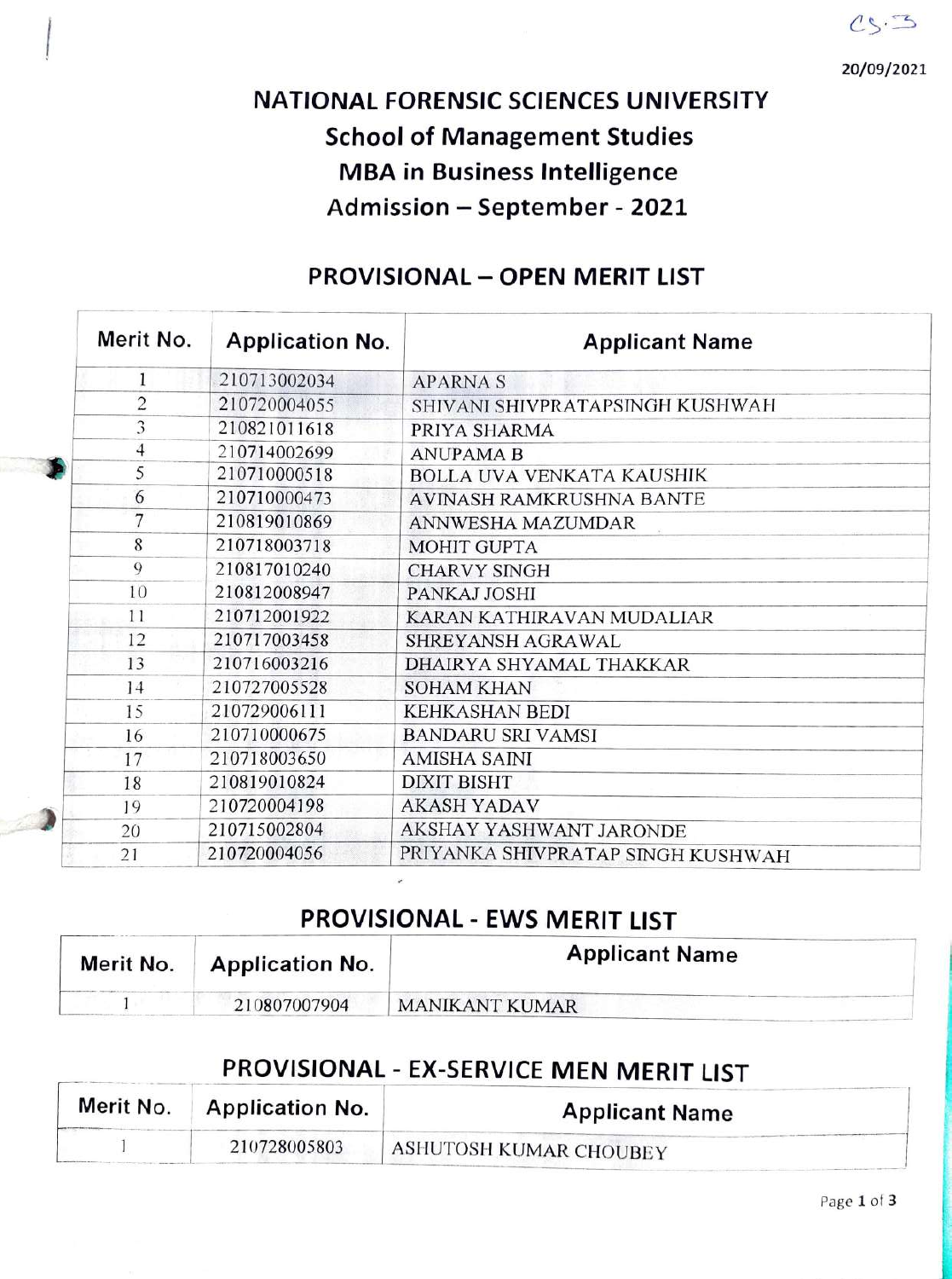# PROVISIONAL - SC MERIT LIST

| Merit No. | <b>Application No.</b> | <b>Applicant Name</b>            |  |
|-----------|------------------------|----------------------------------|--|
|           | 210811008651           | PARAGBHAI PRAKASHBHAI KHIMSURIYA |  |
|           | 210710000717           | <b>VASU</b>                      |  |
|           | 210817010146           | VIVEK DINESH VARMA               |  |

## PROVISIONAL - ST MERIT LIST

| Merit No.   Application No. | <b>Applicant Name</b> |
|-----------------------------|-----------------------|
| <b>NA</b>                   | NA                    |

### PROVISIONAL - OBC MERIT LIST

| Merit No. | <b>Application No.</b> | <b>Applicant Name</b>       |
|-----------|------------------------|-----------------------------|
|           | 210710001017           | <b>NANTHINI PALANISAMY</b>  |
|           | 210731006453           | MAHIMA DHARMENDRABHAI JOSHI |
|           | 210820011211           | SRIHARSHA VAIBHAV DODDA     |
|           | 210821011423           | <b>ABHISHEK KUMAR</b>       |

### WAITING LIST

| Merit No.      | <b>Application No.</b> | <b>Applicant Name</b>        |
|----------------|------------------------|------------------------------|
|                | 210821011781           | TIRTH PANKESHBHAI PATEL      |
| $\overline{2}$ | 210820011225           | PARTH PRAKASHKUMAR DASADIA   |
| 3              | 210721004318           | SAKSHI PRAKUNJ TRIVEDI       |
| $\overline{4}$ | 210713002213           | JANHAVI DURGESH THOMBARE     |
| 5              | 210821011761           | Bansari Vishnubhai Patel     |
| 6              | 210712001923           | PRADEEP PRABHAKARAN MUDALIAR |
| 7              | 210714002587           | DHRUMI SHAILENDRAKUMAR PATEL |
| 8              | 210728005710           | <b>SHIVAM BAJPAI</b>         |
| 9              | 210821011818           | HARSH KAMLESHBHAI PATEL      |
| 10             | 210711001192           | <b>MD ARSHAD HUSSAIN</b>     |
| 11             | 210712001753           | NIKHIL DESWAL                |
| 12             | 210821011802           | SHIVAM AGGARWAL              |
| 13             | 210812008843           | <b>MAYANK JHAM</b>           |
| 14             | 210712001882           | <b>BAVATHAARINI BALAJI</b>   |
| 15             | 210821011691           | RUCHI NAROTAM SHARMA         |
| 16             | 210711001227           | SUBHASISH MAHAPATRA          |
| 17             | 210810008382           | RUCHI MANISH SHAH            |
| 18             | 210806007592           | VEERA VIMAL KAMDAR           |

 $Cs<sup>'</sup>$ 

Page 2 of 3